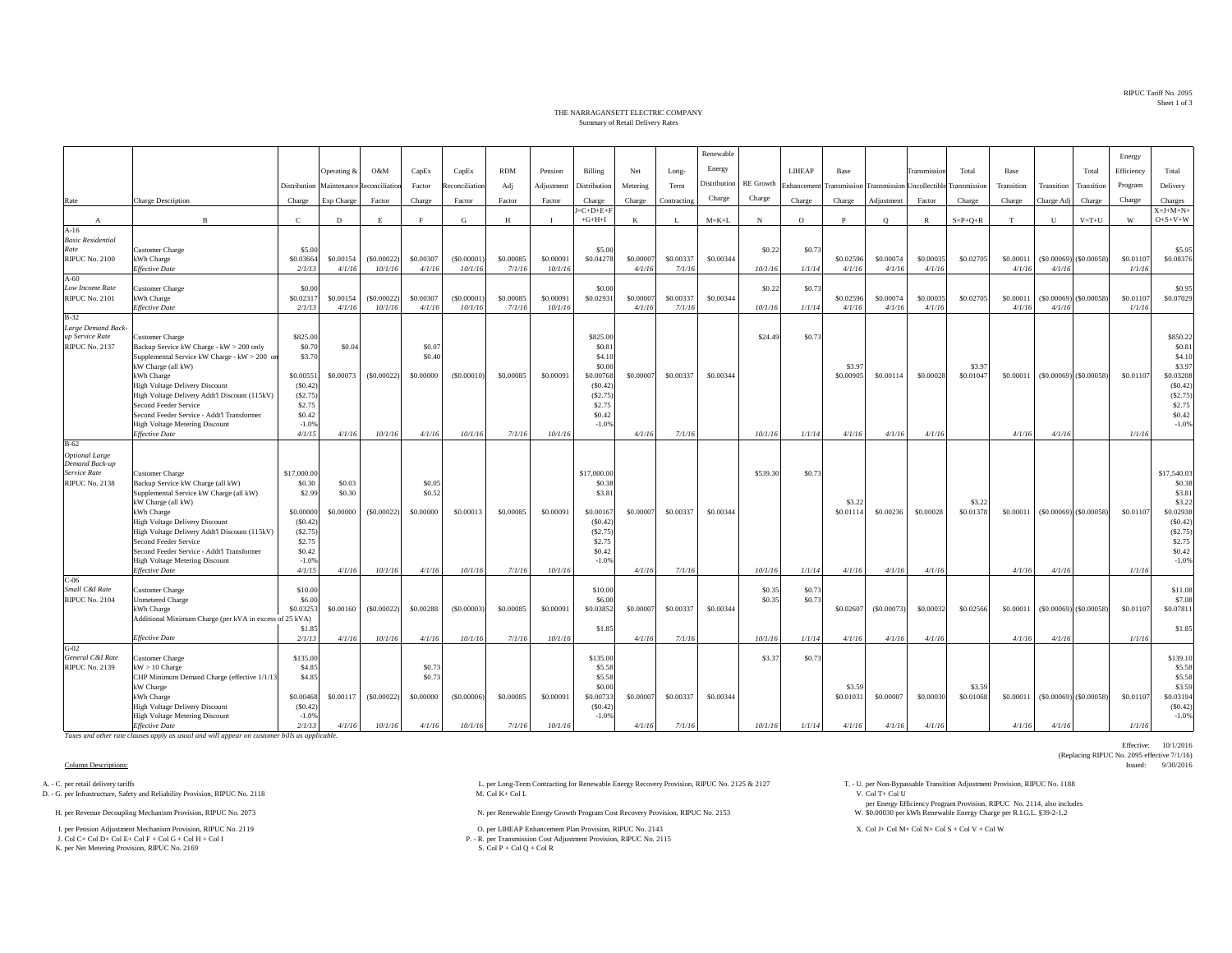Effective: 10/1/2016

(Replacing RIPUC No. 2095 effective 7/1/16)

## Summary of Retail Delivery Rates THE NARRAGANSETT ELECTRIC COMPANY

|                                                        |                                                                      |                     |                     |                       |                     |                      |                     |                      |                     |                     |                     | Renewable    |          |                       |                     |                            |                     |                 |                     |                      |                               | Energy              |                   |
|--------------------------------------------------------|----------------------------------------------------------------------|---------------------|---------------------|-----------------------|---------------------|----------------------|---------------------|----------------------|---------------------|---------------------|---------------------|--------------|----------|-----------------------|---------------------|----------------------------|---------------------|-----------------|---------------------|----------------------|-------------------------------|---------------------|-------------------|
|                                                        |                                                                      |                     | Operating &         | O&M                   | CapEx               | CapEx                | <b>RDM</b>          | Pension              | Billing             | Net                 | Long-               | Energy       |          | LIHEAP                | Base                |                            | <b>Transmissi</b>   | Total           | Base                |                      | Total                         | Efficiency          | Total             |
|                                                        |                                                                      | Distribution        | Maintenance         | <b>Reconciliation</b> | Factor              | econciliation        | Adj                 | Adjustment           | Distribution        | Metering            | Term                | Distribution |          | RE Growth Enhancement | Transmission        | Transmission Uncollectible |                     | Transmission    | Transition          | Transition           | Transition                    | Program             | Delivery          |
| Rate                                                   | Charge Description                                                   | Charge              | Exp Charge          | Factor                | Charge              | Factor               | Factor              | Factor               | Charge              | Charge              | Contracting         | Charge       | Charge   | Charge                | ${\it Charge}$      | Adjustment                 | Factor              | Charge          | Charge              | Charge Ad            | Charge                        | Charge              | Charges           |
|                                                        |                                                                      |                     |                     |                       |                     |                      |                     |                      | $E = C + D + E + F$ |                     |                     |              |          |                       |                     |                            |                     |                 |                     |                      |                               |                     | $X = J + M + N +$ |
| $\mathbf{A}$                                           | $\mathbf{B}$                                                         | $\mathbf{C}$        | D                   | E                     | F                   | G                    | H                   | $\mathbf{I}$         | $+G+H+I$            | K                   | л.                  | $M = K + L$  | N        | $\circ$               | $\mathbf{P}$        | $\circ$                    | $\mathbb{R}$        | $S = P + Q + R$ | T                   | U                    | $V = T + U$                   | W                   | $O + S + V + W$   |
| $G-32$<br>Large Demand Rate                            | Customer Charge                                                      | \$825.00            |                     |                       |                     |                      |                     |                      | \$825.00            |                     |                     |              | \$24.49  | \$0.73                |                     |                            |                     |                 |                     |                      |                               |                     | \$850.2           |
| <b>RIPUC No. 2147</b>                                  | kW Charge - in excess of 200 kW                                      | \$3.70              |                     |                       | \$0.74              |                      |                     |                      | \$4.4               |                     |                     |              |          |                       |                     |                            |                     |                 |                     |                      |                               |                     | \$4.44            |
|                                                        | CHP Minimum Demand Charge (effective 1/1/13<br>kW Charge             | \$3.70              |                     |                       | \$0.74              |                      |                     |                      | \$4.44<br>\$0.00    |                     |                     |              |          |                       | \$3.97              |                            |                     | \$3.97          |                     |                      |                               |                     | \$4.44<br>\$3.97  |
|                                                        | kWh Charge                                                           | \$0.0055            | \$0.00073           | (S0.00022)            | \$0.00000           | (S0.00010)           | \$0.00085           | \$0.00091            | \$0.00768           | \$0.00007           | \$0.00337           | \$0.00344    |          |                       | \$0.00905           | \$0.00114                  | \$0.00028           | \$0.01047       | \$0.00011           | ( \$0.00069]         | (S0.00058)                    | \$0.01107           | \$0.03208         |
|                                                        | <b>High Voltage Delivery Discount</b>                                | (S0.42)             |                     |                       |                     |                      |                     |                      | (S0.42)             |                     |                     |              |          |                       |                     |                            |                     |                 |                     |                      |                               |                     | (S0.42)           |
|                                                        | High Voltage Delivery Addt'l Discount (115kV)                        | (S2.75)             |                     |                       |                     |                      |                     |                      | (S2.75)             |                     |                     |              |          |                       |                     |                            |                     |                 |                     |                      |                               |                     | (S2.75)           |
|                                                        | Second Feeder Service<br>Second Feeder Service - Addt'l Transformer  | \$2.75<br>\$0.42    |                     |                       |                     |                      |                     |                      | \$2.75<br>\$0.42    |                     |                     |              |          |                       |                     |                            |                     |                 |                     |                      |                               |                     | \$2.75<br>\$0.42  |
|                                                        | <b>High Voltage Metering Discount</b>                                | $-1.0%$             |                     |                       |                     |                      |                     |                      | $-1.0%$             |                     |                     |              |          |                       |                     |                            |                     |                 |                     |                      |                               |                     | $-1.0%$           |
|                                                        | <b>Effective Date</b>                                                | 2/1/13              | 4/1/16              | 10/1/16               | 4/1/16              | 10/1/16              | 7/1/16              | 10/1/16              |                     | 4/1/16              | 7/1/16              |              | 10/1/16  | 1/1/14                | 4/1/16              | 4/1/16                     | 4/1/16              |                 | 4/1/16              | 4/1/16               |                               | 1/1/16              |                   |
| $G-62$<br><b>Optional Large</b>                        |                                                                      |                     |                     |                       |                     |                      |                     |                      |                     |                     |                     |              |          |                       |                     |                            |                     |                 |                     |                      |                               |                     |                   |
| <b>Demand Rate</b>                                     | Customer Charge                                                      | \$17,000.0          |                     |                       |                     |                      |                     |                      | \$17,000.0          |                     |                     |              | \$539.30 | \$0.73                |                     |                            |                     |                 |                     |                      |                               |                     | \$17,540.03       |
| <b>RIPUC No. 2141</b>                                  | kW Charge                                                            | \$2.99              | \$0.30              |                       | \$0.52              |                      |                     |                      | \$3.8               |                     |                     |              |          |                       |                     |                            |                     |                 |                     |                      |                               |                     | \$3.8             |
|                                                        | CHP Minimum Demand Charge (effective 1/1/13<br>kW Charge             | \$2.99              | \$0.30              |                       | \$0.52              |                      |                     |                      | \$3.81<br>\$0.00    |                     |                     |              |          |                       | \$3.22              |                            |                     | \$3.23          |                     |                      |                               |                     | \$3.81<br>\$3.22  |
|                                                        | kWh Charge                                                           | \$0,00000           | \$0.00000           | (S0.00022)            | \$0.00000           | \$0,00013            | \$0.00085           | \$0,00091            | \$0.00167           | \$0,00007           | \$0.00337           | \$0.00344    |          |                       | \$0,01114           | \$0.00236                  | \$0,00028           | \$0.01378       | \$0.00011           |                      | $($ \$0.00069) $($ \$0.00058) | \$0.01107           | \$0.02938         |
|                                                        | High Voltage Delivery Discount                                       | (S0.42)             |                     |                       |                     |                      |                     |                      | (S0.42)             |                     |                     |              |          |                       |                     |                            |                     |                 |                     |                      |                               |                     | (S0.42)           |
|                                                        | High Voltage Delivery Addt'l Discount (115kV)                        | (S2.75)             |                     |                       |                     |                      |                     |                      | (S2.75)             |                     |                     |              |          |                       |                     |                            |                     |                 |                     |                      |                               |                     | (S2.75)           |
|                                                        | Second Feeder Service<br>Second Feeder Service - Addt'l Transformer  | \$2.75<br>\$0.42    |                     |                       |                     |                      |                     |                      | \$2.75<br>\$0.42    |                     |                     |              |          |                       |                     |                            |                     |                 |                     |                      |                               |                     | \$2.75<br>\$0.42  |
|                                                        | High Voltage Metering Discount                                       | $-1.0%$             |                     |                       |                     |                      |                     |                      | $-1.0%$             |                     |                     |              |          |                       |                     |                            |                     |                 |                     |                      |                               |                     | $-1.0%$           |
|                                                        | <b>Effective Date</b>                                                | 2/1/13              | 4/1/16              | 10/1/16               | 4/1/16              | 10/1/16              | 7/1/16              | 10/1/16              |                     | 4/1/16              | 7/1/16              |              | 10/1/16  | 1/1/14                | 4/1/16              | 4/1/16                     | 4/1/16              |                 | 4/1/16              | 4/1/16               |                               | 1/1/16              |                   |
| $X-01$<br><b>Electric Propulsion</b>                   |                                                                      |                     |                     |                       |                     |                      |                     |                      |                     |                     |                     |              |          |                       |                     |                            |                     |                 |                     |                      |                               |                     |                   |
| Rate                                                   | Customer Charge                                                      | \$16,500.00         |                     |                       |                     |                      |                     |                      | \$16,500.00         |                     |                     |              | \$583.94 | \$0.73                |                     |                            |                     |                 |                     |                      |                               |                     | \$17,084.67       |
| <b>RIPUC No. 2108</b>                                  | kW Charge                                                            | \$0.0               |                     |                       |                     |                      |                     |                      | \$0.0               |                     |                     |              |          |                       | \$3.22              |                            |                     | \$3.22          |                     |                      |                               |                     | \$3.23            |
|                                                        | kWh Charge<br>Effective Date                                         | \$0,01600<br>2/1/13 | \$0,00120<br>4/1/16 | (S0.00022)<br>10/1/16 | \$0,00240<br>4/1/16 | \$0,00000<br>10/1/16 | \$0,00085<br>7/1/16 | \$0,00091<br>10/1/16 | \$0.02114           | \$0,00007<br>4/1/16 | \$0,00337<br>7/1/16 | \$0,00344    | 10/1/16  | 1/1/14                | \$0,01114<br>4/1/16 | \$0,00236<br>4/1/16        | \$0,00028<br>4/1/16 | \$0,01378       | \$0,00011<br>4/1/16 | 4/1/16               | $(S0.00069)$ $(S0.00058)$     | \$0,01107<br>1/1/16 | \$0,04885         |
| $M-1$                                                  |                                                                      |                     |                     |                       |                     |                      |                     |                      |                     |                     |                     |              |          |                       |                     |                            |                     |                 |                     |                      |                               |                     |                   |
| <b>Station Power</b>                                   |                                                                      |                     |                     |                       |                     |                      |                     |                      |                     |                     |                     |              |          |                       |                     |                            |                     |                 |                     |                      |                               |                     |                   |
| Delivery & Reliability<br>Service Rate                 | Option A:                                                            |                     |                     |                       |                     |                      |                     |                      |                     |                     |                     |              |          |                       |                     |                            |                     |                 |                     |                      |                               |                     |                   |
| <b>RIPUC No. 2109</b>                                  | fixed charges                                                        | \$3,959.09          | \$0.00              |                       | \$0.00              |                      |                     |                      | \$3,959.09          |                     |                     |              |          | \$0.73                | \$0.00              | \$0.00                     | \$0.00              | \$0.00          | \$3,500.00          | \$0.00               | \$3,500.00                    | \$800.00            | \$8,259.82        |
|                                                        | variable charges                                                     | \$0.00              | \$0.00              |                       | \$0.00              |                      |                     |                      | \$0.00              |                     |                     |              |          |                       | \$0.00              | \$0.00                     | \$0.00              | \$0.00          | \$0.00011           |                      | $($ \$0.00069) $($ \$0.00058) | \$0.01107           | \$0.01049         |
|                                                        | (transition and conservation charges                                 |                     |                     |                       |                     |                      |                     |                      |                     |                     |                     |              |          |                       |                     |                            |                     |                 |                     |                      |                               |                     |                   |
|                                                        | billed on higher of fixed charges<br>or kWhs times variable charges) |                     |                     |                       |                     |                      |                     |                      |                     |                     |                     |              |          |                       |                     |                            |                     |                 |                     |                      |                               |                     |                   |
|                                                        | Option B:                                                            |                     |                     |                       |                     |                      |                     |                      |                     |                     |                     |              |          |                       |                     |                            |                     |                 |                     |                      |                               |                     |                   |
|                                                        | fixed charge                                                         | \$3,959.09          | \$0.00              |                       | \$0.00              |                      |                     |                      | \$3,959.09          |                     |                     |              |          | \$0.73                |                     |                            |                     |                 |                     |                      |                               |                     | \$3,959.82        |
|                                                        | kWh charge<br>Effective Date                                         | 2/1/13              | 4/1/16              |                       | 4/1/16              |                      |                     |                      |                     |                     | 7/1/16              |              |          | 1/1/14                | \$0.00000<br>4/1/16 | \$0.00000<br>4/1/16        | \$0.00000<br>4/1/16 | \$0.00000       | \$0.00011<br>4/1/16 | (\$0.00069<br>4/1/16 | (S0.00058)                    | \$0.01107<br>1/1/16 | \$0.01049         |
| $S-0.5$                                                | <b>Customer Charge</b>                                               |                     |                     |                       |                     |                      |                     |                      |                     |                     |                     |              |          | \$0.7                 |                     |                            |                     |                 |                     |                      |                               |                     | \$0.73            |
|                                                        | Luminaire Charge                                                     |                     |                     |                       |                     |                      |                     |                      |                     |                     |                     |              | \$0.09   |                       |                     |                            |                     |                 |                     |                      |                               |                     | \$0.09            |
| <b>CustomerOwned</b><br><b>Street and Area</b>         |                                                                      |                     |                     |                       |                     |                      |                     |                      |                     |                     |                     |              |          |                       |                     |                            |                     |                 |                     |                      |                               |                     |                   |
| Lighting                                               | kWh Charge                                                           | \$0.02654           | \$0.01125           | (\$0.00022)           | \$0.01420           | $($ \$0,00039)       | \$0,00085           | \$0,00091            | \$0.05314           | \$0.00007           | \$0.00337           | \$0.00344    |          | \$0,00000             | \$0.01185           | \$0,00773                  | \$0.00025           | \$0.01983       | \$0.00011           | (S0.00069)           | (S0.00058)                    | \$0.01107           | \$0.08690         |
| <b>RIPUC No. 2142</b>                                  | <b>Effective Date</b>                                                | 8/7/14              | 4/1/16              | 10/1/16               | 4/1/16              | 10/1/16              | 7/1/16              | 10/1/16              |                     | 4/1/16              | 7/1/16              |              | 10/1/16  | 1/1/14                | 4/1/16              | 4/1/16                     | 4/1/16              |                 | 4/1/16              | 4/1/16               |                               | 1/1/16              |                   |
| S-06<br>Decorative Street and                          |                                                                      |                     |                     |                       |                     |                      |                     |                      |                     |                     |                     |              |          |                       |                     |                            |                     |                 |                     |                      |                               |                     |                   |
| Area Lighting Service                                  |                                                                      |                     |                     |                       |                     |                      |                     |                      |                     |                     |                     |              |          |                       |                     |                            |                     |                 |                     |                      |                               |                     |                   |
| <b>RIPUC No. 2110</b>                                  |                                                                      |                     |                     |                       |                     |                      |                     |                      |                     |                     |                     |              |          |                       |                     |                            |                     |                 |                     |                      |                               |                     |                   |
| $S-10$                                                 |                                                                      |                     |                     |                       |                     |                      |                     |                      |                     |                     |                     |              |          |                       |                     |                            |                     |                 |                     |                      |                               |                     |                   |
| Limited Service -<br>Private Lighting                  |                                                                      |                     |                     |                       |                     |                      |                     |                      |                     |                     |                     |              |          |                       |                     |                            |                     |                 |                     |                      |                               |                     |                   |
| <b>RIPUC No. 2111</b>                                  | <b>Customer Charge</b>                                               |                     |                     |                       |                     |                      |                     |                      |                     |                     |                     |              |          | \$0.73                |                     |                            |                     |                 |                     |                      |                               |                     | \$0.7             |
| $S-14$                                                 | Luminaire Charge                                                     |                     |                     |                       |                     |                      |                     |                      |                     |                     |                     |              | \$0.09   |                       |                     |                            |                     |                 |                     |                      |                               |                     | \$0.09            |
| General Street and<br>Area Lighting Service kWh Charge |                                                                      | \$0.00000           | \$0.01125           | (S0.00022)            | \$0.01420           | $($ \$0.00039)       | \$0.00085           | \$0.00091            | \$0.02660           | \$0.00007           | \$0.00337           | \$0.00344    |          |                       | \$0.01185           | \$0.00773                  | \$0.00025           | \$0.01983       | \$0.00011           |                      | $($ \$0.00069) $($ \$0.00058) | \$0.01107           | \$0.06036         |
| RIPUC No. 2112 Effective Date                          |                                                                      | 2/1/13              | 4/1/16              | 10/1/16               | 4/1/16              | 10/1/16              | 7/1/16              | 10/1/16              |                     | 4/1/16              | 7/1/16              |              | 10/1/16  | 1/1/14                | 4/1/16              | 4/1/16                     | 4/1/16              |                 | 4/1/16              | 4/1/16               |                               | 1/1/16              |                   |

*Taxes and other rate clauses apply as usual and will appear on customer bills as applicable.*

## Column Descriptions: Issued: 9/30/2016

D. - G. per Infrastructure, Safety and Reliability Provision, RIPUC No. 2118

I. per Pension Adjustment Mechanism Provision, RIPUC No. 2119 **Cal Attack Coll Attack Coll Attack Coll Attack Coll Attack Coll Attack Coll Attack Coll Attack Coll Attack Coll A+ Col 2143 Col M+ Col M+ Col M+ Col V + Col W+** J. Col C+ Col D+ Col E+ Col F + Col G + Col H + Col I

K. per Net Metering Provision, RIPUC No. 2169

H. per Renewable Energy Growth Program Cost Recovery Provision, RIPUC No. 2153 N. per Renewable Energy Growth Program Cost Recovery Provision, RIPUC No. 2153

P. - R. per Transmission Cost Adjustment Provision, RIPUC No. 2115<br>S. Col P + Col Q + Col R

A. - C. per retail delivery tariffs Adjustment Provision, RIPUC No. 2118 L. per Long-Term Contracting for Renewable Energy Recovery Provision, RIPUC No. 2125 & 2127 T. - U. per Non-Bypassable Transition Adjustment Provisio

per Energy Efficiency Program Provision, RIPUC No. 2114, also includes \$0.00030 per kWh Renewable Energy Charge per R.I.G.L. §39-2-1.2